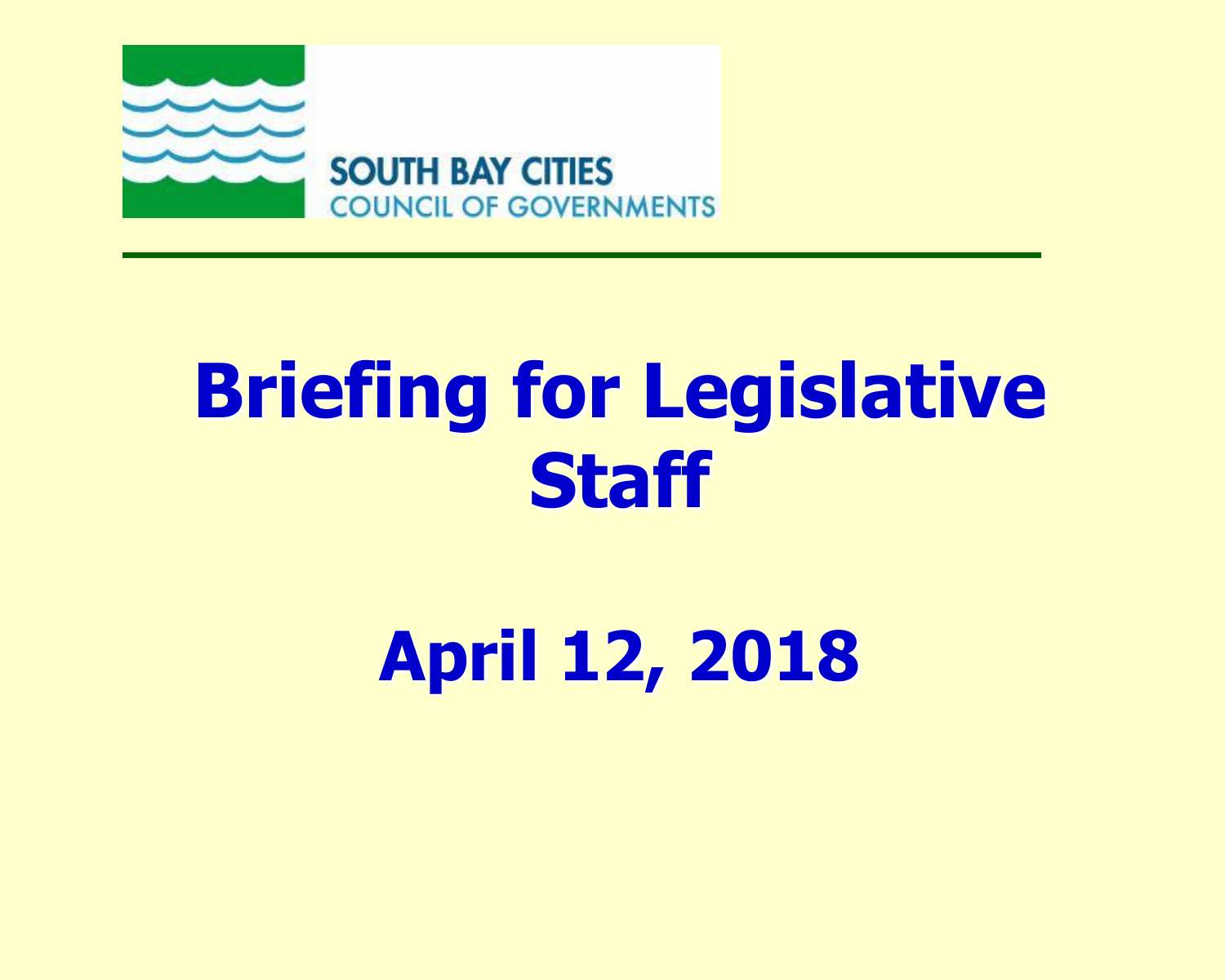

# **Update of South Bay Initiatives:**

•Highlights since **January** 

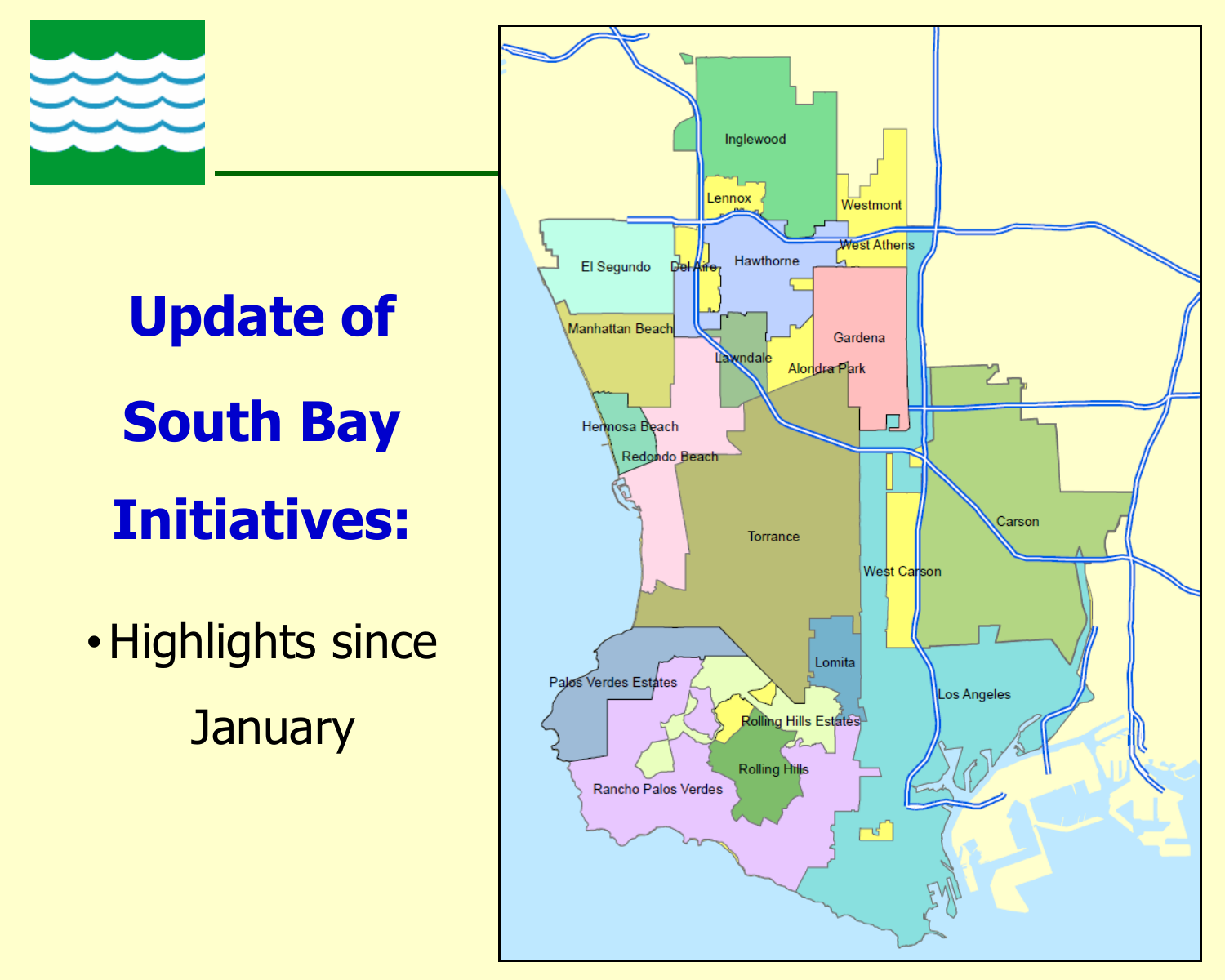### **Homeless Services for the South Bay**

- SBCCOG finishing second quarter of regional homeless coordination contract with LA County
	- Making connections between the County, cities, homeless service providers, business and faith-based communities
- **Part of planning committee for Housing and Health Fair-Wed., April 18** from 10:00 a.m.-3:00 p.m. in outdoor area near Redondo Beach Performing Arts Center
	- Resources to include homeless service providers, CalFresh and Medi-Cal enrollment, DMV services, mental health and substance abuse providers, and much more.
- **Business community outreach** 
	- Manhattan Beach Chamber of Commerce business survey and meeting with members pending; plans to expand outreach to Chambers throughout the South Bay; working with LA Gateway Chamber of Commerce to address homeless hotspot and property owners' concerns
- Resource for cities in homelessness planning
- Dedicated street outreach and engagement program with PATH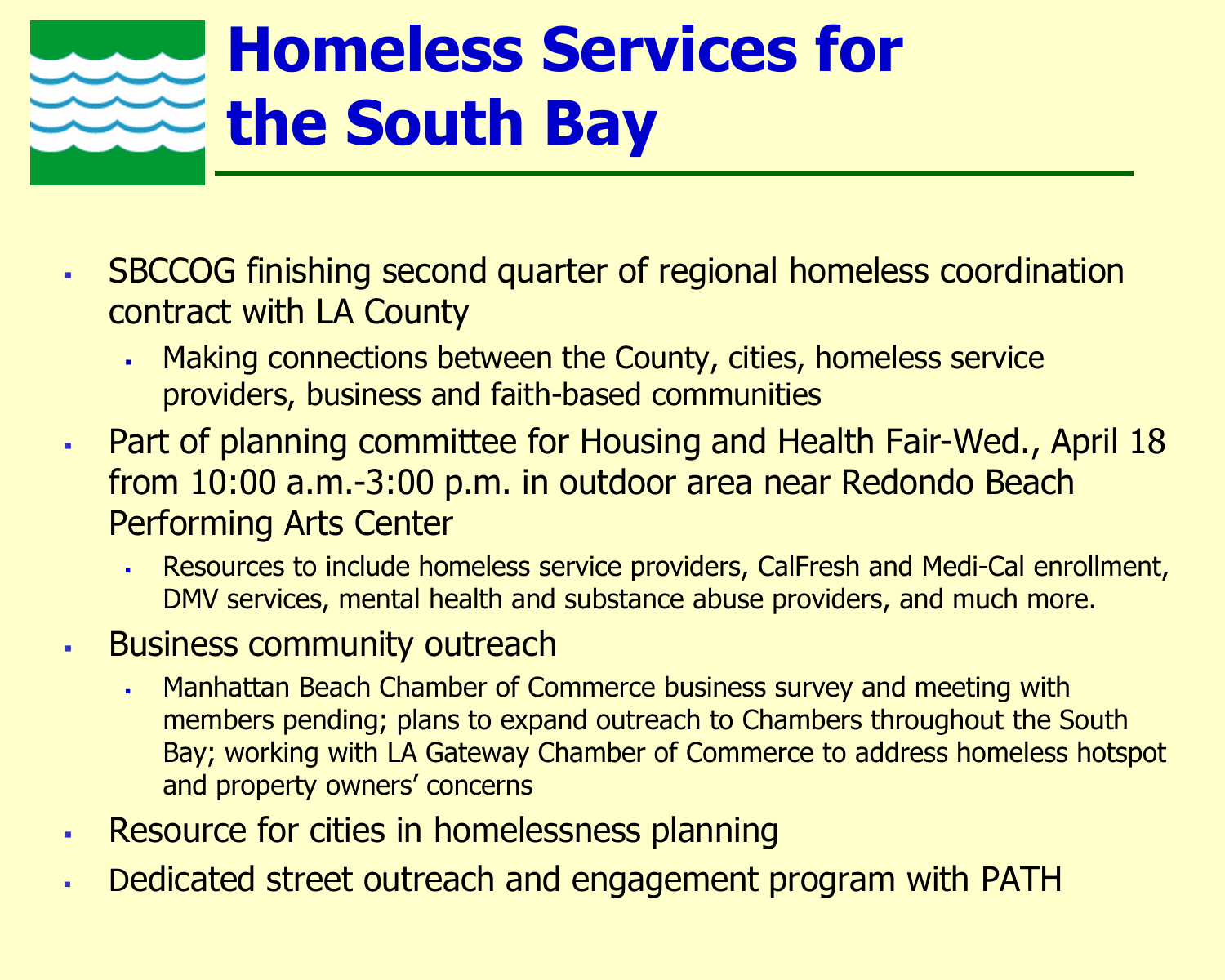

### **Deliverables/Progress 2/18/16 to 2/28/18**

| <b>Deliverables</b>                                            | <b>Progress</b>                      |
|----------------------------------------------------------------|--------------------------------------|
| Serve 600 unduplicated individuals                             | <b>981</b> individuals engaged       |
| Make 2400 duplicated contacts                                  | <b>3034</b> duplicated contacts made |
| Connect <b>70</b> people to mental health                      | 69 connected, 52 additional referred |
| Connect 50 people to substance abuse<br>treatment              | 22 connected, 32 additional referred |
| Connect 50 people to primary care                              | 34 connected, 22 additional referred |
| Connect 58 people to mainstream<br>benefits                    | 31 connected, 58 additional referred |
| Connect 230 people to interim housing,<br>refer additional 160 | 82 placed, 260 additional referred   |
| Connect 85 people to permanent housing                         | 165 placed, 278 additional referred  |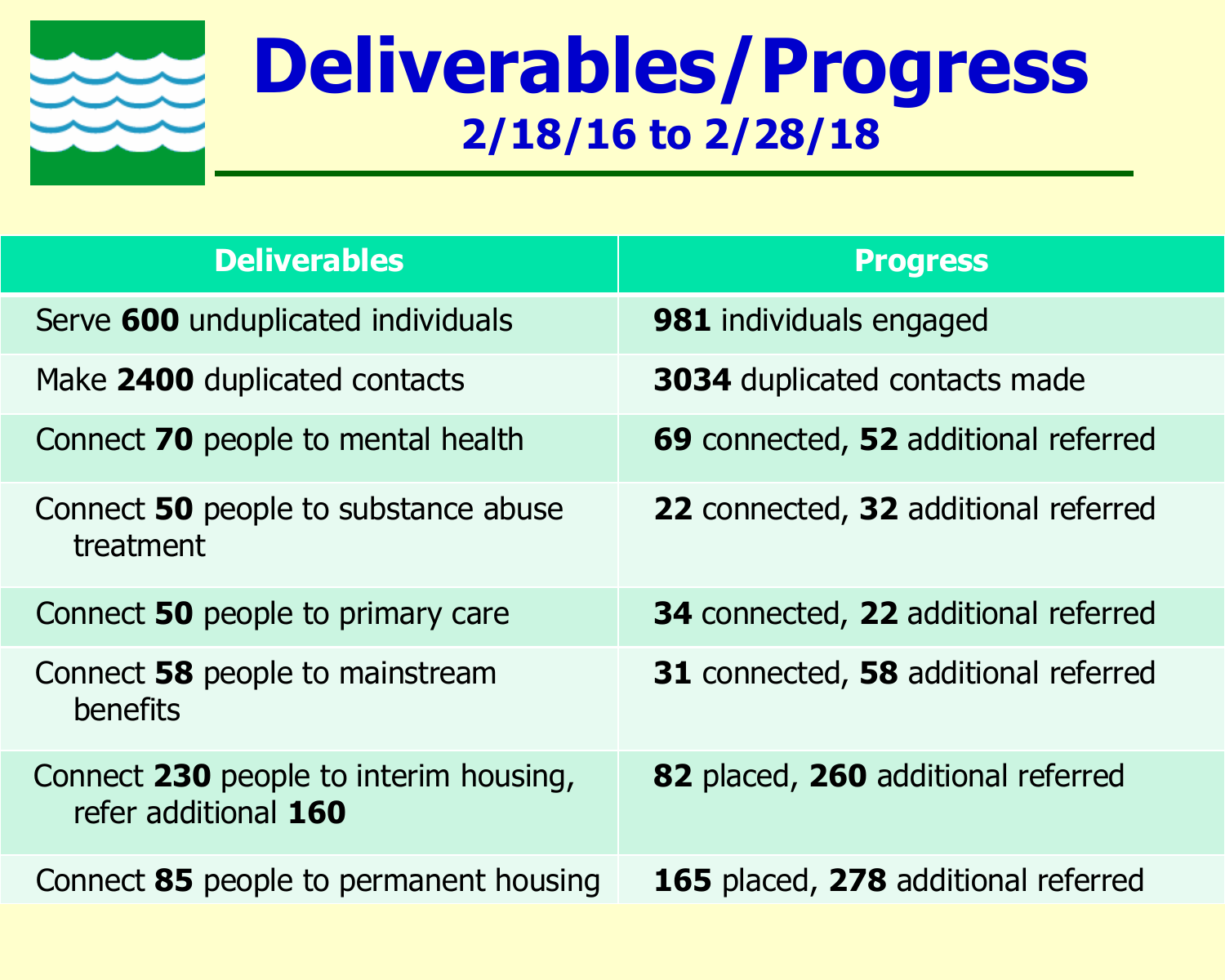

### **Deliverables**/**Progress 2017-2018**

| <b>Deliverables (17-18 FY)</b>                    | Progress in July 1, 2017-<br><b>February 28, 2018</b> |
|---------------------------------------------------|-------------------------------------------------------|
| Serve 450 unduplicated individuals                | 215 individuals engaged                               |
| Make 2300 duplicated contacts                     | <b>573</b> duplicated contacts made                   |
| Connect 58 people to mental health                | <b>6</b> connected, <b>5</b> additional referred      |
| Connect 30 people to substance abuse<br>treatment | 4 connected, 2 additional referred                    |
| Connect 58 people to primary care                 | 9 connected, 3 additional referred                    |
| Connect 58 people to mainstream<br>benefits       | <b>9</b> connected, 2 additional referred             |
| Connect 130 people to interim housing             | 20 placed, 51 additional referred                     |
| Connect 65 people to permanent housing            | 52 placed, 31 additional referred                     |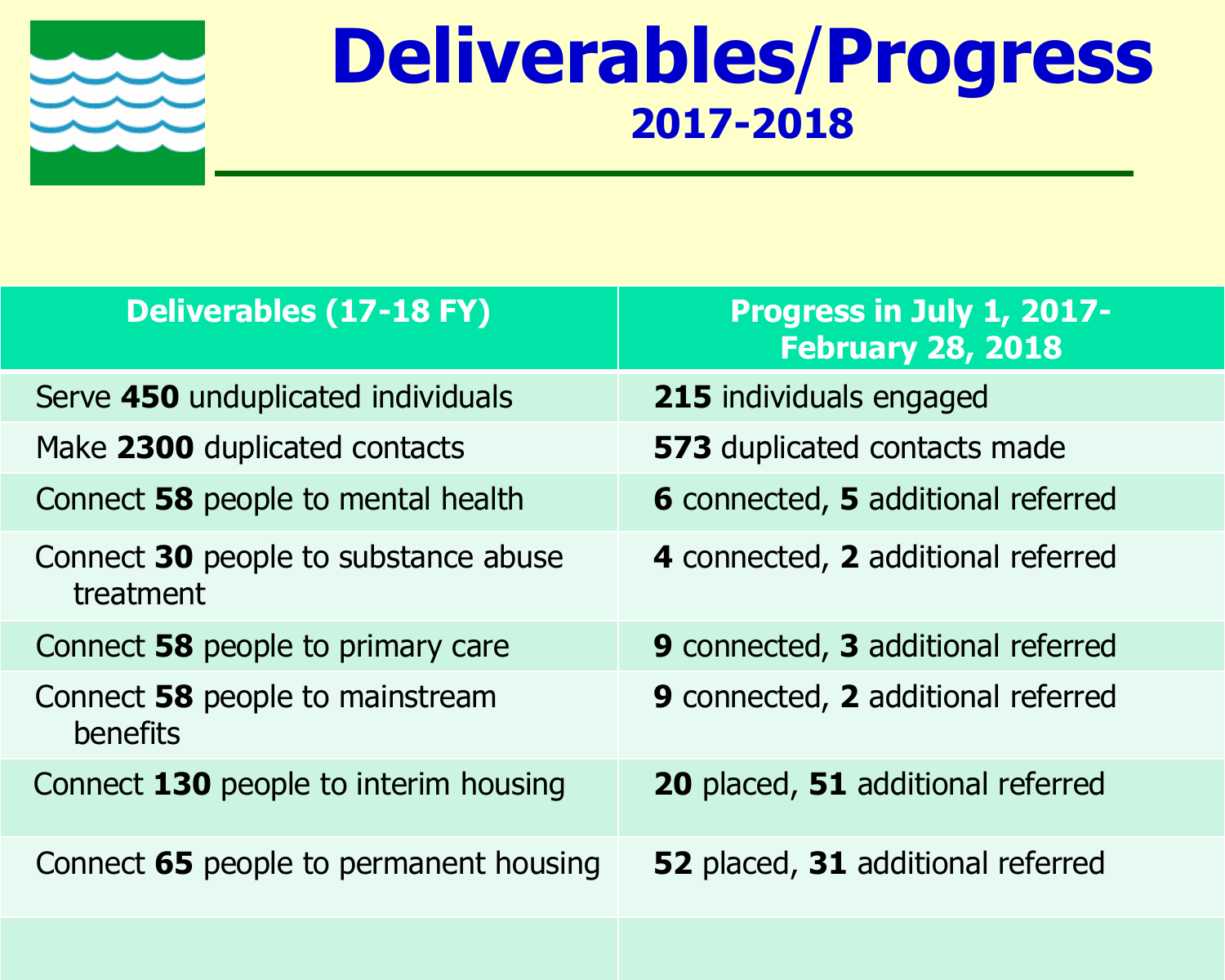

### Progress: Housing\*

#### **Coordinated Entry System Packets Completed: 298**

**Interim Housing: 82 placed, 260** additional referred

#### **Permanent Housing:**

#### **165** Permanent Housing Placements

| <b>Shared Housing:</b>              | 162              |
|-------------------------------------|------------------|
| <b>Shared (Rapid Rehousing):</b>    | 3                |
| <b>VA Supportive Housing:</b>       |                  |
| <b>Section 8:</b>                   | 5                |
| <b>Relocations:</b>                 | 17               |
| <b>SRO</b>                          | 9                |
| <b>Studio (Housing for Health):</b> | 1                |
| <b>Studio (no ongoing subsidy):</b> | 1                |
| 1bd/1bath (no ongoing subsidy):     | 28               |
| <b>1bd/1bath (Rapid Rehousing):</b> | $\overline{2}$   |
| 2 bd/1 bath (no ongoing subsidy):   | $\boldsymbol{4}$ |
| 2bd/1 bath (Rapid Rehousing):       | 3                |
|                                     |                  |

**281** Permanent Housing Referrals

| <b>VA Supportive Housing:</b> |     |
|-------------------------------|-----|
| <b>VA SSVF:</b>               | 1   |
| <b>Housing for Health:</b>    | 27  |
| <b>Shared Housing:</b>        | 158 |
| <b>Senior Housing:</b>        | 5   |
| <b>Rapid Rehousing:</b>       | 58  |
| <b>DMH:</b>                   | 19  |
| <b>Section8:</b>              | 4   |
| <b>SRO:</b>                   | 1   |
| <b>TAY:</b>                   | 1   |
|                               |     |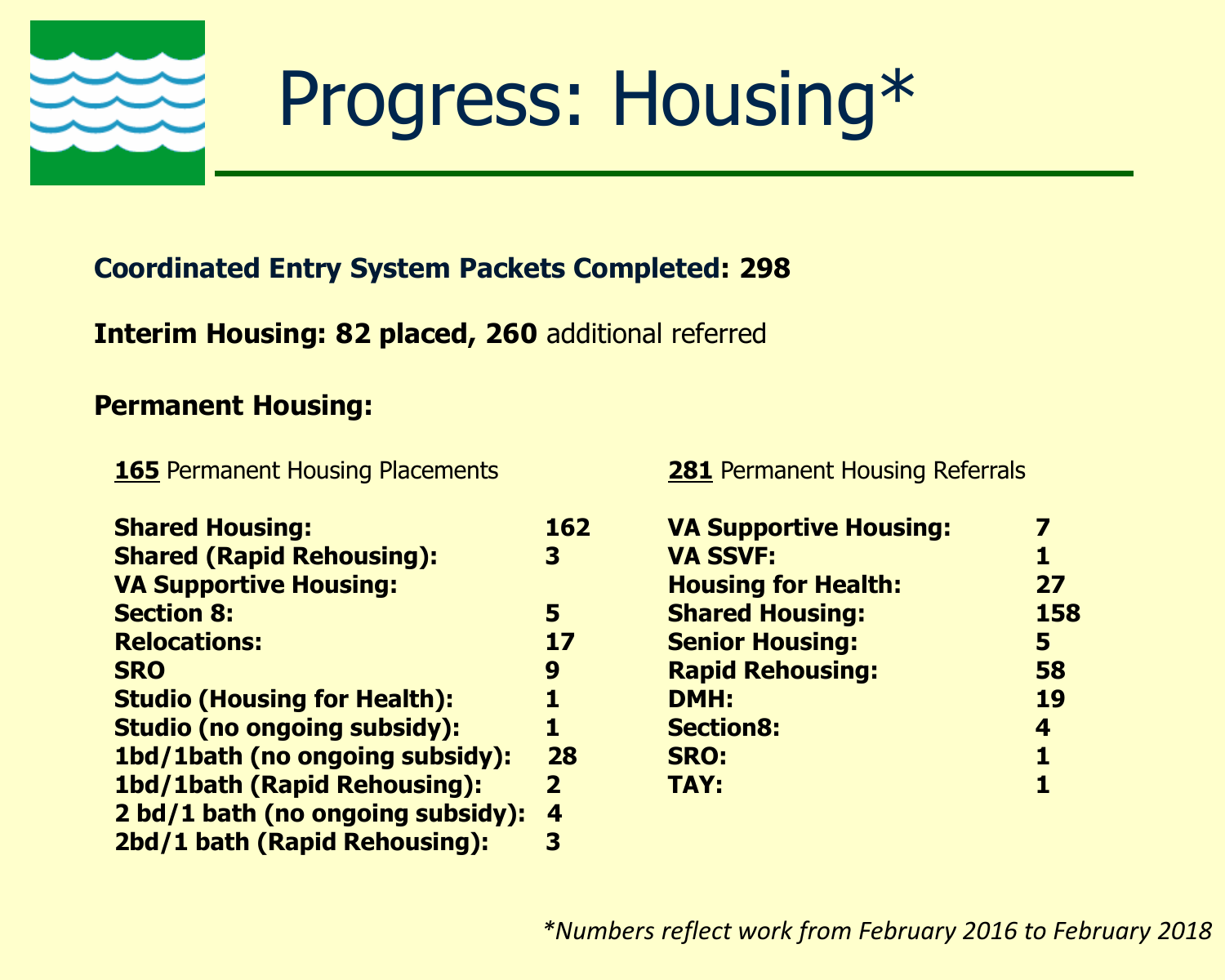

- **Example South Bay Strategy Concerns re: SB 827 and loss of local control**
- South Bay Regional Broadband Feasibility
- ExpressLane Operation and Revenues
- Measure M Preparation of Five Year Plan of **Projects**
- Regional Coyote Management Planning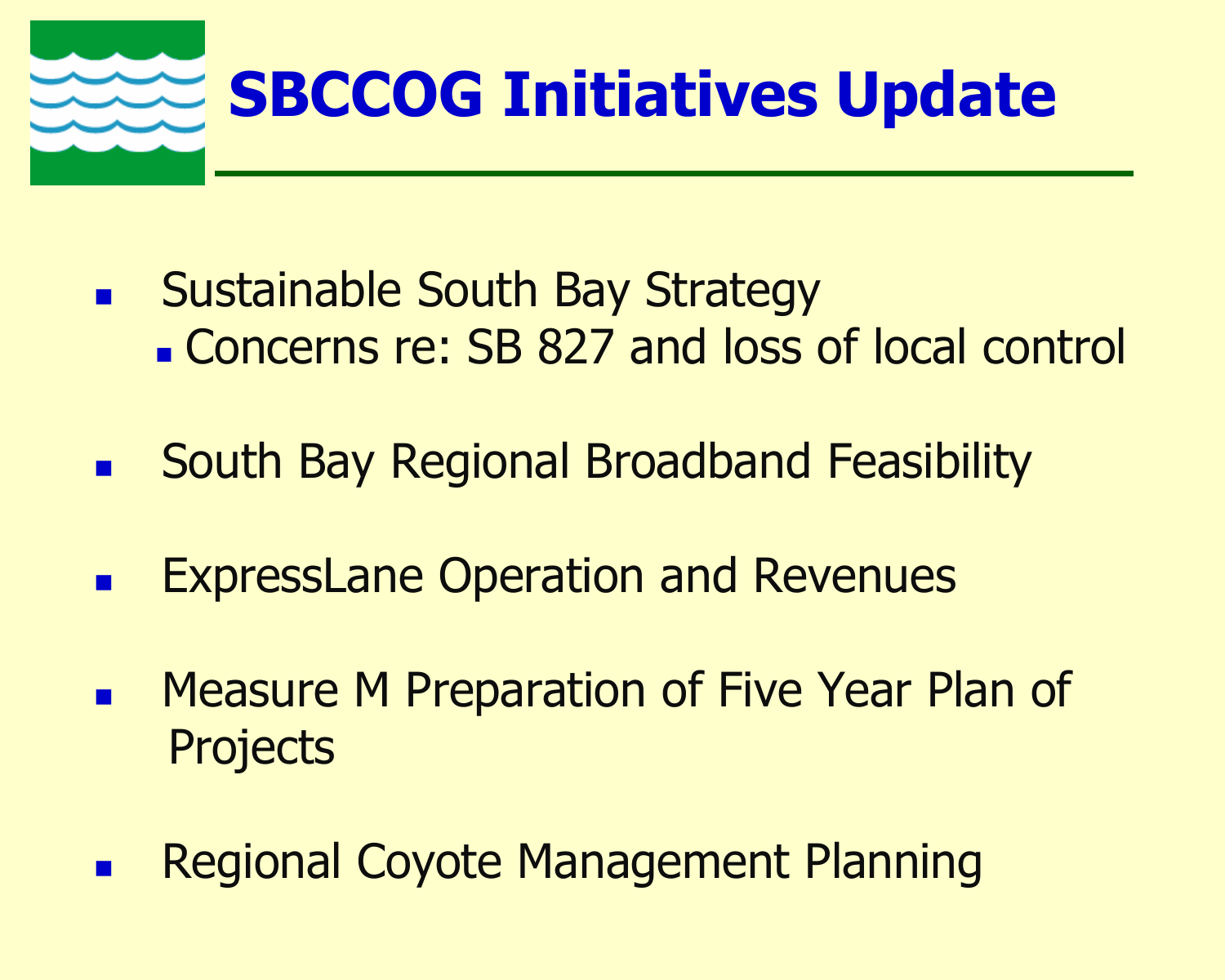

- **New Partner Water Replenishment District**
- April Board meeting –controlling illegal fireworks
- GA date change THURSDAY February 28, 2019